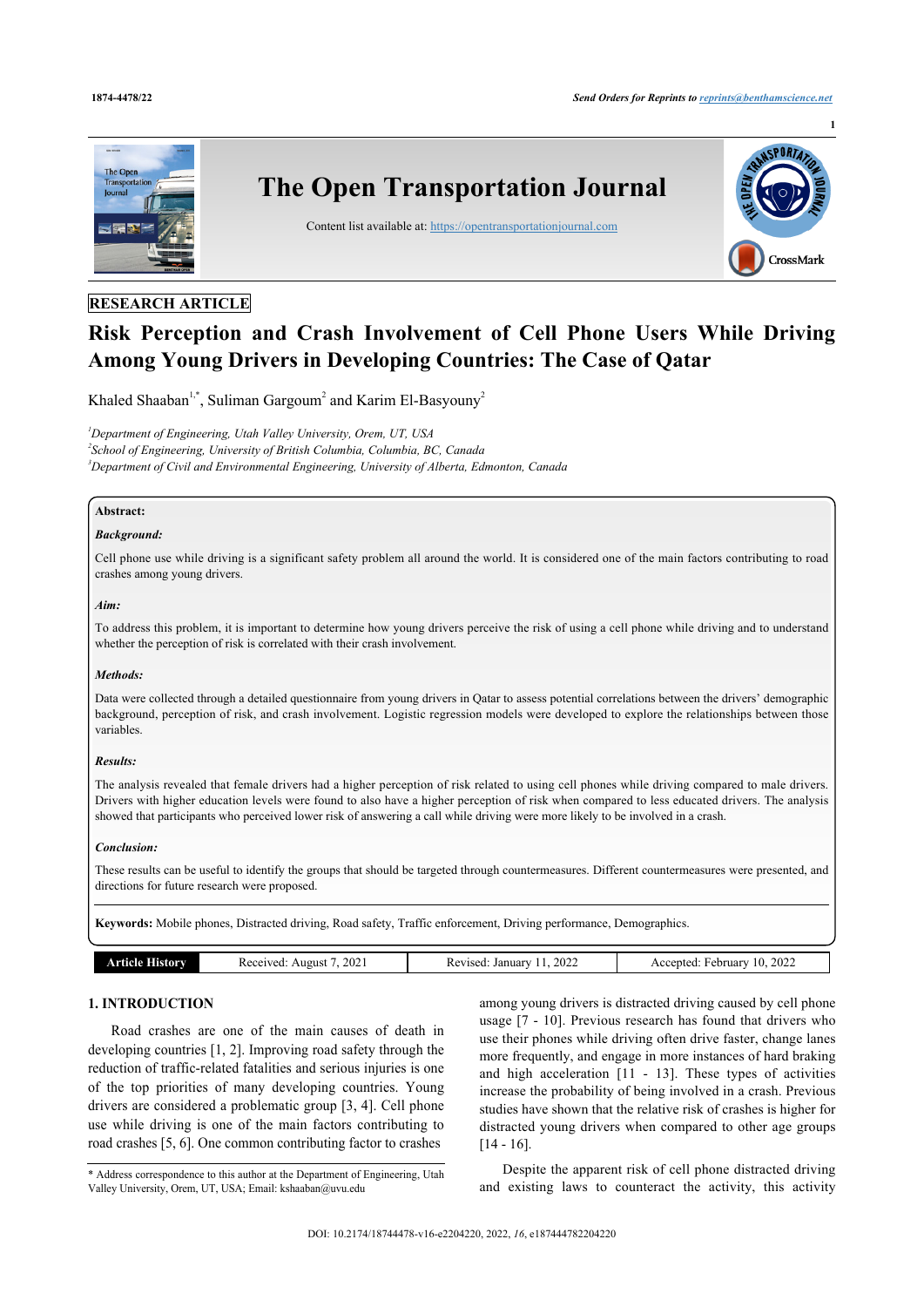remains a common practice among young drivers [[17](#page-6-12), [18\]](#page-6-13). In Qatar, a developing country in the Middle East, young drivers have the highest rate of fatalities among all groups and have the highest rate of cell phone use while driving [\[19](#page-6-14), [20\]](#page-6-15). The magnitude of this problem is alarming when considering the fact that cell phones have evolved from simple devices used to make calls and send text messages to a social communication platform that can be used for multiple purposes. This evolution has increased the potential distractions caused by cell phones, exposing drivers to even higher risks.

Therefore, there is a need to understand why distracted driving is not seen as a risk, particularly in developing countries [[21](#page-6-16)]. This is extremely important when agencies are looking into developing effective countermeasures to counteract this activity. Different studies investigated the reasons why phone usage while driving is still a common practice, particularly among young drivers. One study showed that some drivers believed that they can drive safely while using their cell phones [\[22\]](#page-6-17). Another study showed that the perceived importance of the call affects the duration of the usage of the phone while driving [\[23](#page-6-18)]. Therefore, it is important to determine how young drivers perceive the risk of using a cell phone while driving and understand whether the perception of risk is correlated with their crash involvement.

This paper aims to address this gap by analyzing data collected from young drivers in Qatar. The current study aims to expand our previous work on cell phone and seat belt use among young drivers[[24](#page-6-19), [25](#page-6-20)]. The study first focuses on understanding the impacts of demographic factors on young drivers' attitudes towards using a cell phone while driving. The impact of these factors on drivers' perception of risk is then analyzed, and correlations between driver beliefs and their safety records are explored.

## **2. METHODS**

#### **2.1. Data Collection**

Face-to-face interviews were conducted with young drivers (18 to 25 years) as part of a project that aims to understand the behavior of young drivers when being distracted by cell phones, investigate the effect of this type of behavior on traffic safety, and identify possible countermeasures[[24](#page-6-19)]. The interviews targeted young drivers from different nationalities and genders living in Qatar. A total of 500 questionnaire forms were prepared, and interviewers were trained on how to approach the drivers. The interviewers confirmed the age of the drivers and then explained the questionnaire form. The participants were required to complete the form and then return it to the interviewers. This method was used to ensure that the sample size was representative. From the distributed questionnaires, 403 forms were completed and included in the analysis.

The questionnaire form included different sections. The demographics section included information regarding drivers' age, gender, nationality, education level, occupation, and marital status. The driving history section captured information regarding the experience of the drivers in the form of years and frequency in addition to the vehicle type. The cell phone use

section collected information regarding the behavior of the drivers. The drivers were asked if they own any hands-free equipment/gadgets, including Bluetooth earphones, AUX, or wired earphones, in addition to the frequency of use. The participants were asked about the frequency of use for calling, answering, texting, and emailing and the effects of the cell phone. Also, they were asked about situations where they would not use the phone. Responses regarding the duration through which a driver can safely keep his eyes off the road were collected. Finally, the drivers were asked about their crash involvement and possible solutions, if any, that can deter the distraction of cell phone use while driving. More details about the data collection can be found in Shaaban *et al.'s* study [[24\]](#page-6-19).

#### **2.2. Data Processing**

#### *2.2.1. Variable Recoding and Themes*

Before analyzing the data, several processing checks were conducted to check the data, create new categories for multiple responses, and convert some variables into binary variables. Once the data were processed, questions related to the aim of this paper were classified into three different themes. Questions were classified into those assessing a driver's perception of risk, crash involvement, and cell phone usage behavior. It should be noted that not all questions were used in the analysis. The used classification enabled us to understand how a participant's demographic background and cell phone usage behavior affected their perception of risk and how all these factors affected a participant's crash involvement.

#### *2.2.2. Perception of Risk*

Under this theme, the aim was to measure how risky driving while using a cell phone was perceived by individuals. To achieve this aim, several questions from the survey on perceptions of risk were selected. This included a respondents' beliefs on how texting and talking affect driving, situations when a respondent would never make/answer a call, and how long a respondent believes a driver could safely keep their eyes off the road. Respondents had a lowered perception of risk if they indicated a driver could safely keep their eyes off the road for more long periods and if they were prepared to make/answer calls in almost any situation. Additionally, respondents had a higher perception of risk if they believed texting and talking affected their driving.

## *2.2.3. Crash Involvement*

This theme included questions asking about the participant's last crash, including information on the frequency and the cause of the crash. The aim was to understand whether different levels of usage and perception of risk were correlated with crash involvement when cell phone usage was the cause of the crash. This measure was used to determine how often participants were involved in crashes due to cell phone distraction.

## **2.3. Modeling Procedure**

In this study, logistic regression was used to develop a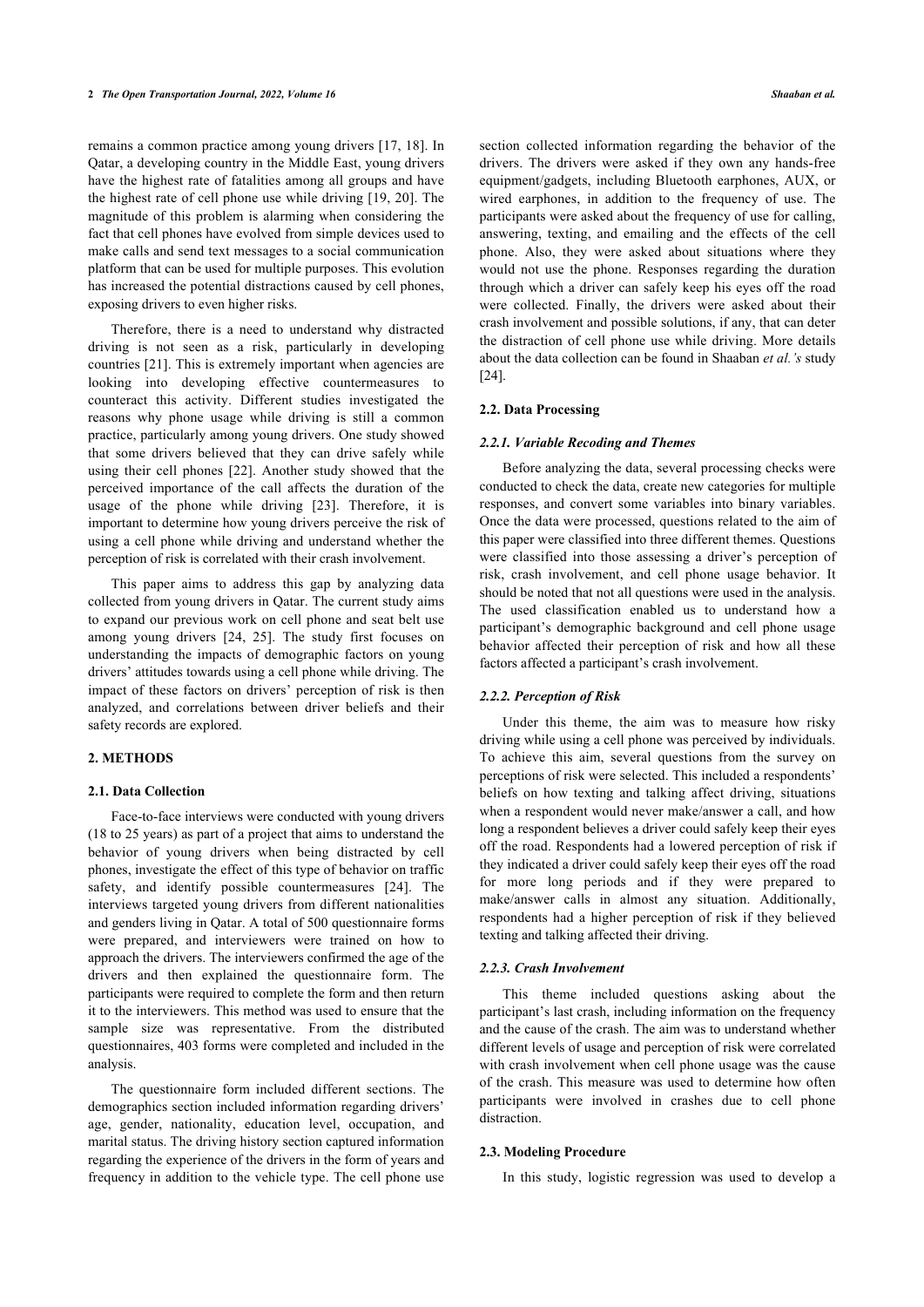better understanding of how these variables were related. This included analyzing the relationships among participants' demographic information, cell phone usage, perception of risk, and their crash involvement. Two different regression models were developed. One model was used to relate several independent variables to crash involvement (measured through the last time a respondent was involved in a collision), and the second model was used to relate variables to a driver's risk perception (measured through situations where a driver would never answer a call).

## **3. RESULTS**

## **3.1. Drivers' Demographics and Responses**

A summary of the questions and the response scale for each question are presented in Table**1**. Percentages are calculated for 403 responses. The age of the participants ranged

## <span id="page-2-0"></span>**Table 1. Survey questions.**

from 18 to 25 years. Approximately half of the participants (50.4%) were male. Most of the drivers were non-Qatari Arab (50.6%), followed by Qatari (27.3%) and Asians (13.6%). The remaining were of other nationalities. A high percentage of the participants (67.2%) had hands-free kits. Half of them (50.4%) use these kits. A high percentage of the drivers (87.6%) mentioned that they answer the phone when receiving a call while driving. A small percentage (12.4%) mentioned that they pull over and then answer the call. The participants were asked to indicate the longest duration through which drivers can keep their eyes off the road. 25.6% of the respondents believed that drivers can safely keep their eyes off the road for only one second or less, and 33.0% of the respondents believed that this was possible for one to two seconds. A significant percentage of the participants (64.7%) were involved in crashes during the last few years. Of those crashes, 6.5% were caused by phone distraction while driving.

| <b>Theme</b>        | Variable                         | Categories              | $\frac{6}{6}$ |
|---------------------|----------------------------------|-------------------------|---------------|
| <b>Demographics</b> | Gender                           | Male                    | 50.4          |
|                     |                                  | Female                  | 49.6          |
|                     | Age                              | 20 or less              | 24.8          |
|                     |                                  | 21                      | 18.9          |
|                     |                                  | 22                      | 19.1          |
|                     |                                  | 23                      | 17.6          |
|                     |                                  | 24 or more              | 19.6          |
|                     | Occupation                       | Working Full time       | 17.6          |
|                     |                                  | Student                 | 79.2          |
|                     |                                  | Housewife               | 3.0           |
|                     |                                  | Not Working             | 0.2           |
|                     | Nationali1y                      | Qatari                  | 27.3          |
|                     |                                  | Non-Qatari Arab         | 50.6          |
|                     |                                  | Asian                   | 13.7          |
|                     |                                  | Other                   | 8.4           |
|                     | Type of vehicle                  | Small car               | 51.9          |
|                     |                                  | 4WD                     | 37.5          |
|                     |                                  | Motorcycle              | 0.5           |
|                     |                                  | Other                   | 10.1          |
|                     | Driving experience               | One year or less        | 20.1          |
|                     |                                  | Two years               | 24.1          |
|                     |                                  | Three years             | 17.6          |
|                     |                                  | Four years              | 15.9          |
|                     |                                  | Five years              | 11.2          |
|                     |                                  | Six years or more       | 11.1          |
|                     | Driving frequency                | Everyday                | 86.1          |
|                     |                                  | Not everyday            | 13.9          |
| <b>Usage</b>        | Own hands-free                   | Yes                     | 67.2          |
|                     |                                  | No                      | 32.8          |
|                     | Use hands-free                   | Yes                     | 50.4          |
|                     |                                  | No                      | 49.6          |
|                     | How to answer a call?            | Pull over               | 12.4          |
|                     |                                  | Do not pull over        | 87.6          |
| Perception of risk  | How does talking affect driving? | Affects driving         | 48.9          |
|                     |                                  | Does not affect driving | 20.8          |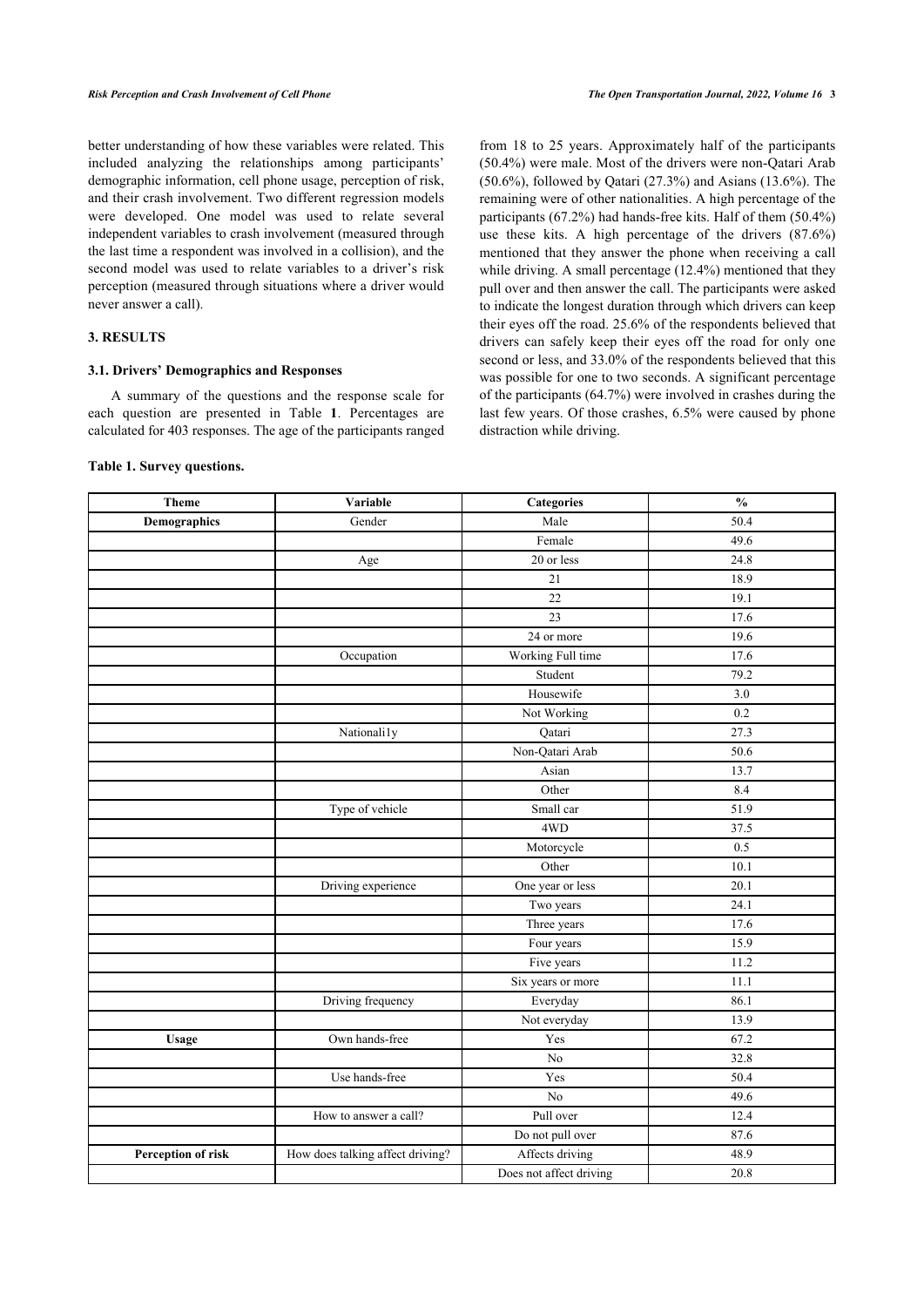## **4** *The Open Transportation Journal, 2022, Volume 16 Shaaban et al.*

*(Table 1) contd.....*

| <b>Theme</b>             | Variable                                                     | <b>Categories</b>       | $\frac{0}{0}$ |
|--------------------------|--------------------------------------------------------------|-------------------------|---------------|
|                          |                                                              | Do not know             | 30.3          |
|                          | How does texting affect driving?                             | Affects driving         | 68.2          |
|                          |                                                              | Does not affect driving | 9.9           |
|                          |                                                              | Do not know             | 21.9          |
|                          | How long can drivers safely keep<br>their eyes off the road? | One second or less      | 25.6          |
|                          |                                                              | 1-2 seconds             | 33.0          |
|                          |                                                              | 3-4 seconds             | 21.6          |
|                          |                                                              | 5-10 seconds            | 11.9          |
|                          |                                                              | 10 seconds or more      | 7.9           |
|                          | Likelihood of answering a call while<br>driving              | Very likely             | 29.0          |
|                          |                                                              | Likely                  | 44.9          |
|                          |                                                              | Somewhat likely         | 16.9          |
|                          |                                                              | Unlikely                | 9.2           |
|                          | Most distracting activity                                    | Using a cell phone      | 22.1          |
|                          |                                                              | Other activities        | 77.9          |
| <b>Crash involvement</b> | Last car crash                                               | Few days ago            | 6.9           |
|                          |                                                              | Few months ago          | 29.0          |
|                          |                                                              | Few years ago           | 28.8          |
|                          |                                                              | Never had any           | 35.3          |
|                          | Cause of crash                                               | Distraction by phone    | 6.5           |
|                          |                                                              | Not distracted by phone | 58.2          |
|                          |                                                              | Never had any           | 35.3          |

## **3.2. Perception of Risk**

As shown in Table **[2](#page-3-0)**, when modeling the factors that affect a driver's perception of risk using logistic regression, a number of important observations were made. It was found that the non-Qatari Arabs and other nationalities drivers had a higher perception of risk than the Qatari drivers. Female drivers were also found to have a higher perception of risk than males. Participants with higher education were found to have a higher perception of risk when compared to less-educated participants.

<span id="page-3-0"></span>

|                      | <b>Estimate</b>  | <b>SE</b> | Sig.    | P-value |
|----------------------|------------------|-----------|---------|---------|
| Intercept            |                  |           |         |         |
| 1                    | $-0.831$         | 0.415     | 0.045   |         |
| $\overline{c}$       | 1.388            | 0.420     | 0.001   |         |
| 3                    | 2.761            | 0.442     | < 0.001 |         |
| Gender               |                  |           |         | < 0.001 |
| Female               | 1.376            | 0.207     | 0.000   |         |
| Male                 | $0^a$            |           |         |         |
| Nationality          |                  |           |         | 0.042   |
| Asian                | 0.378            | 0.318     | 0.235   |         |
| Non-Qatari Arab      | 0.382            | 0.229     | 0.096   |         |
| Other                | 0.962            | 0.374     | 0.010   |         |
| Qatari               | $0^a$            |           |         |         |
| Education            |                  |           |         | 0.014   |
| Freshman             | $-1.025$         | 0.319     | 0.001   |         |
| High School or Below | $-0.571$         | 0.330     | 0.083   |         |
| Junior               | $-0.108$         | 0.323     | 0.738   |         |
| Senior               | $-0.332$         | 0.331     | 0.316   |         |
| Sophomore            | $0^{\mathrm{a}}$ |           |         |         |
| Last Car Crash       |                  |           |         | 0.021   |
| Few days ago         | $-1.324$         | 0.421     | 0.002   |         |
| Few months ago       | $-0.185$         | 0.241     | 0.443   |         |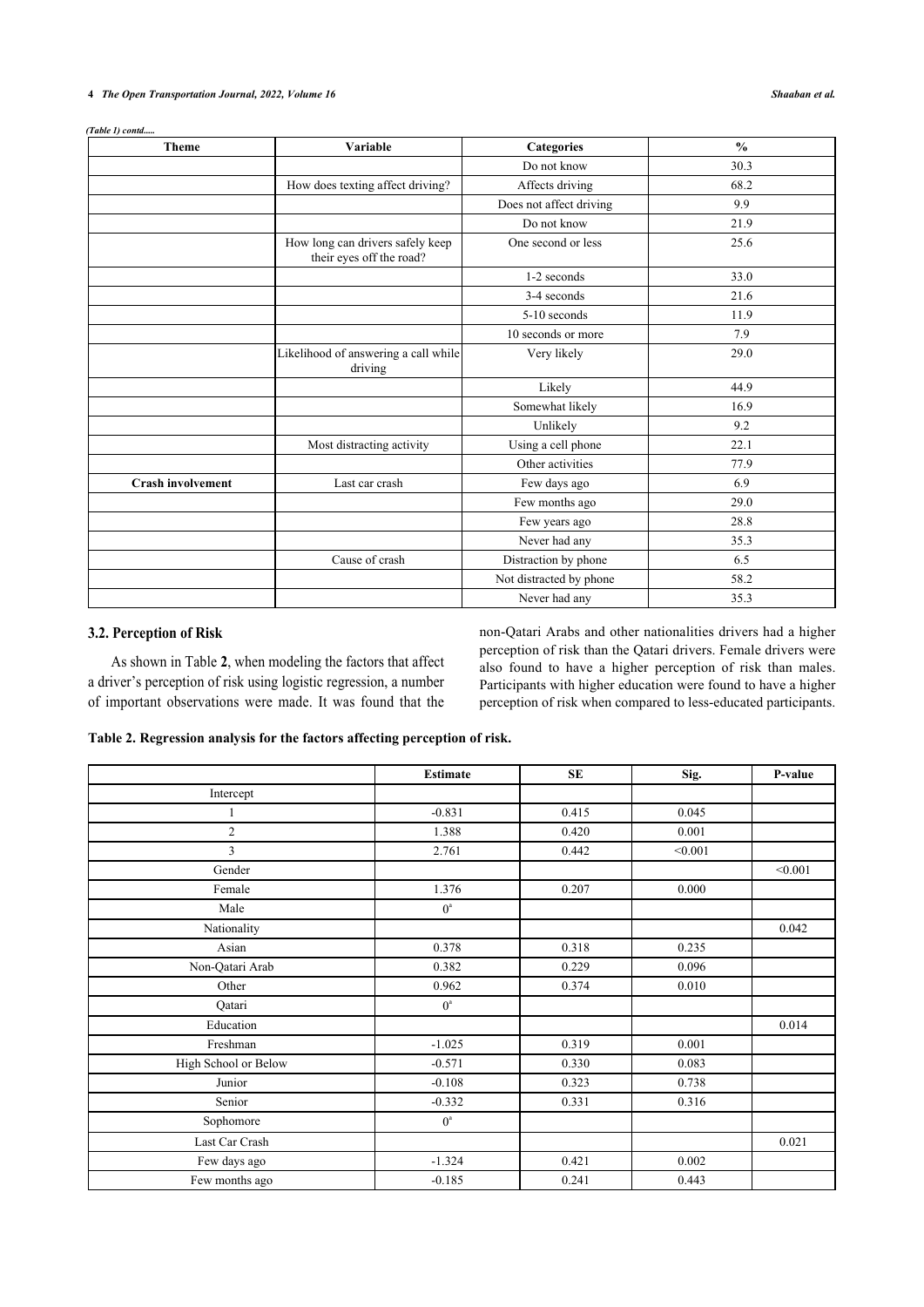#### *Risk Perception and Crash Involvement of Cell Phone The Open Transportation Journal, 2022, Volume 16* **5**

|               | <b>Estimate</b> | <b>SE</b> | Sig.  | P-value |
|---------------|-----------------|-----------|-------|---------|
| Few years ago | 0.278           | 0.242     | 0.249 |         |
| Never Had Any | $0^{\circ}$     |           |       |         |
| Age           |                 |           |       | 0.046   |
| 20 or less    | $-0.373$        | 0.350     | 0.286 |         |
| 21            | $-0.325$        | 0.352     | 0.355 |         |
| 22            | $-0.420$        | 0.327     | 0.199 |         |
| 23            | $-0.593$        | 0.319     | 0.063 |         |
| 24 or more    |                 |           |       |         |

*(Table 2) contd.....*

<sup>a</sup>Reference group for regression analysis.

## **3.3. Crash Involvement**

Table**3** shows the regression model developed for the factors affecting crash involvement along with the Chi-squared test results for the variables used in the regression. When crash involvement was analyzed, the results revealed that measures of risk perception, gender, education, driving experience, how

often one drives, and driver behavior while answering a call all affect crash involvement records of drivers who use cell phones while driving. With respect to the perception of how risky using a cell phone is, it was found that people who perceive a lower risk of answering a call while driving are more likely to be involved in a car crash.

## <span id="page-4-0"></span>**Table 3. Regression analysis for the factors affecting crash involvement.**

|                                              | <b>Estimate</b>  | <b>SE</b> | Sig.   | P-value |
|----------------------------------------------|------------------|-----------|--------|---------|
| Intercept                                    |                  |           |        |         |
| 1                                            | $-3.647$         | 0.641     | < 0001 |         |
| $\overline{c}$                               | $-1.647$         | 0.612     | 0.007  |         |
| 3                                            | $-0.406$         | 0.606     | 0.503  |         |
| Gender                                       |                  |           |        | 0.046   |
| Female                                       | $-0.651$         | 0.221     | 0.003  |         |
| Male                                         | $0^{\mathrm{a}}$ |           |        |         |
| Experience                                   |                  |           |        | < 0.001 |
| One year or less                             | $-0.078$         | 0.441     | 0.860  |         |
| Two years                                    | 0.241            | 0.408     | 0.556  |         |
| Three years                                  | 0.405            | 0.401     | 0.312  |         |
| Four years                                   | 0.423            | 0.411     | 0.304  |         |
| Five years                                   | 0.573            | 0.450     | 0.203  |         |
| Six years or more                            | $0^a$            |           |        |         |
| How to answer a call                         |                  |           |        | 0.017   |
| Pull over                                    | 0.982            | 0.307     | 0.001  |         |
| Do not pull over                             | $0^{\mathrm{a}}$ |           |        |         |
| How texting affects driving                  |                  |           |        | 0.007   |
| Does not affect driving                      | 0.373            | 0.328     | 0.255  |         |
| Don't know                                   | $-0.379$         | 0.274     | 0.166  |         |
| <b>Affects Driving</b>                       | $0^{\mathrm{a}}$ |           |        |         |
| Likelihood of answering a call while driving |                  |           |        | 0.021   |
| Very likely                                  | $-1.269$         | 0.429     | 0.003  |         |
| Likely                                       | $-0.837$         | 0.406     | 0.039  |         |
| Unlikely                                     | $-0.953$         | 0.453     | 0.035  |         |
| <b>Highly Unlikely</b>                       | $0^a$            |           |        |         |
| Most distracting activity                    |                  |           |        | 0.067   |
| Not cell phone                               | $-0.515$         | 0.265     | 0.052  |         |
| Cell Phone                                   | $0^a$            |           |        |         |
| Education                                    |                  |           |        | 0.002   |
| Freshman                                     | 0.799            | 0.337     | 0.018  |         |
| High School or Below                         | 0.229            | 0.338     | 0.498  |         |
| Junior                                       | $-0.123$         | 0.338     | 0.716  |         |
| Senior                                       | 0.386            | 0.347     | 0.266  |         |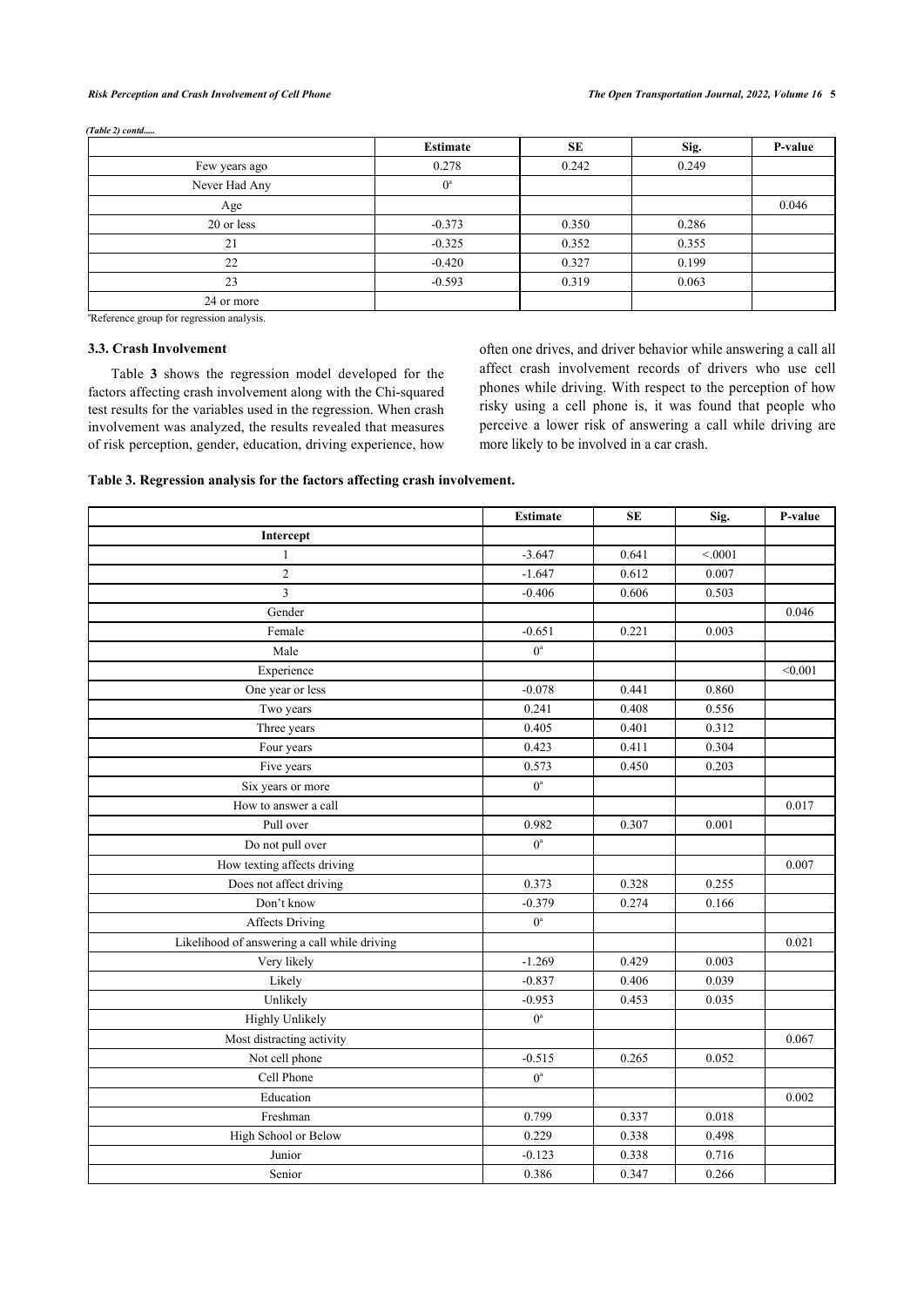#### **6** *The Open Transportation Journal, 2022, Volume 16 Shaaban et al.*

|                   | <b>Estimate</b> | <b>SE</b> | Sig.  | P-value |
|-------------------|-----------------|-----------|-------|---------|
| Sophomore         |                 |           |       |         |
| Driving frequency |                 |           |       |         |
| Not everyday      | 0.430           | 0.298     | 0.149 |         |
| Everyday          |                 |           |       |         |

<sup>a</sup>Reference group for regression analysis.

Crash involvement was also found to be significantly affected by the way a driver tends to answer phone calls while driving. The findings in that respect show that drivers who revealed that they typically tend to pull over to answer phone calls were less likely to have been involved in a crash recently. This also shows that drivers who answer calls while driving are exposed to higher risks. Other variables, which were found to significantly affect crash involvement, are gender, vehicle type, and education. Despite females having a higher perception of risk when compared to males, females were less likely than males to have been involved in a recent car crash. Moreover, freshmen students were found to be more likely to be involved in a car crash when compared to sophomores.

## **4. DISCUSSION**

Previous research indicated that young drivers are involved in more traffic crashes than any other age group and are more willing to accept risk than experienced drivers [\[26](#page-6-21) - [28\]](#page-7-0). They also have the highest rate of phone use among other groups and are more likely to engage in different distracting activities, including the use of cell phones while driving [[29,](#page-7-1) [30](#page-7-2)]. This study explores the perception of risk and crash involvement among young drivers in Qatar. The data needed were collected using a detailed questionnaire. Responses were split into different themes, and the association between the different variables from the different themes (level of usage, risk perception, and crash involvement) was tested. Logistic regression models were developed to further explore the variables with significant associations.

The results showed that a high percentage of the participants owned hands-free kits. This percentage is considered high compared to other countries [[30](#page-7-2) - [32](#page-7-3)]. More than half of them use these kits. It should be noted that crash risk is higher for hand-held users [\[33](#page-7-4)]. The results also indicated that non-Qatari Arabs and other nationalities had a higher perception of risk than Qatari drivers. These results may be an indication that Qatari drivers do not fully realize the risks of cell phone usage while driving. It can also be an indication that Qatari drivers are slightly more aggressive than drivers of other nationalities. Similar results were found in previous studies related to Qatar [\[34](#page-7-5), [35\]](#page-7-6)

The analysis revealed that the female drivers have a higher perception of risk than males, which is expected considering that male drivers are typically more aggressive and riskseeking than females, as indicated in previous studies [\[36](#page-7-7), [37](#page-7-1)]. Less-educated participants (high-school students) were found to have a lower perception of risk when compared to participants in higher education. This is quite a positive finding which indicates that the more education drivers receive, the more likely they are to realize the risks of phone usage while driving. This could also be a matter of drivers being exposed to

more campaigns highlighting safe driving practices through their education programs.

The analysis also showed that drivers who perceive a lower risk of answering a call while driving are more likely to be involved in a car crash. In other words, drivers who thought answering a call while driving did not expose them to high risks were more likely to have a poor crash record. Similarly, drivers who think that using cell phones is not the most distracting activity while driving were also more likely to have been involved in a recent car crash. While female drivers had a higher perception of risk when compared to males, they were less likely than males to have been involved in a recent car crash. In addition, less-educated drivers were found more likely to be involved in a car crash when compared to sophomores.

These results are of utmost importance and show that some drivers might feel confident in their skills and underestimate the impacts of using a cell phone while driving. There is evidence that those drivers are exposed to a higher risk of crash involvement. The findings also indicated that drivers who revealed that they typically tend to pull over to answer phone calls were less likely to have been involved in a recent crash.

## **CONCLUSION**

This study analyzed the impacts of different demographic factors and usage attributes on driver risk perception (*i.e* ., how risky a driver believes using a cell phone while driving is). These results were needed to identify the groups that should be targeted through countermeasures. As for potential countermeasures, increasing enforcement activity is one of the effective measures to counteract cell phone usage while driving. There is also a need for awareness campaigns, drivereducation interventions, and technology-related solutions such as smartphone applications [\[38](#page-7-8) - [41](#page-7-9)]. These countermeasures could help raise the perception of the risks associated with cell phone distracted driving.

The study has several limitations. First, the participants may not be representative of the whole population, as the convenience sampling method was used in this study. Second, the study relied on self-reports to determine the extent of phone use while driving. Therefore, response biases cannot be overlooked. Some respondents might be reluctant to provide truthful answers due to the pressure of providing more socially acceptable ones. Third, in time estimation questions, some participants may underestimate or overestimate time. Fourth, the study was conducted in one city only. The behavior related to the use of cell phones may vary in other cities. Fifth, the data were gathered from participants in Qatar. Therefore, the results may not apply to other countries. Sixth, the sample used had an almost similar proportion of males and females, which is not typical in Qatar [[42](#page-7-10)]. However, the oversampling was needed to ensure that there were enough participants in the female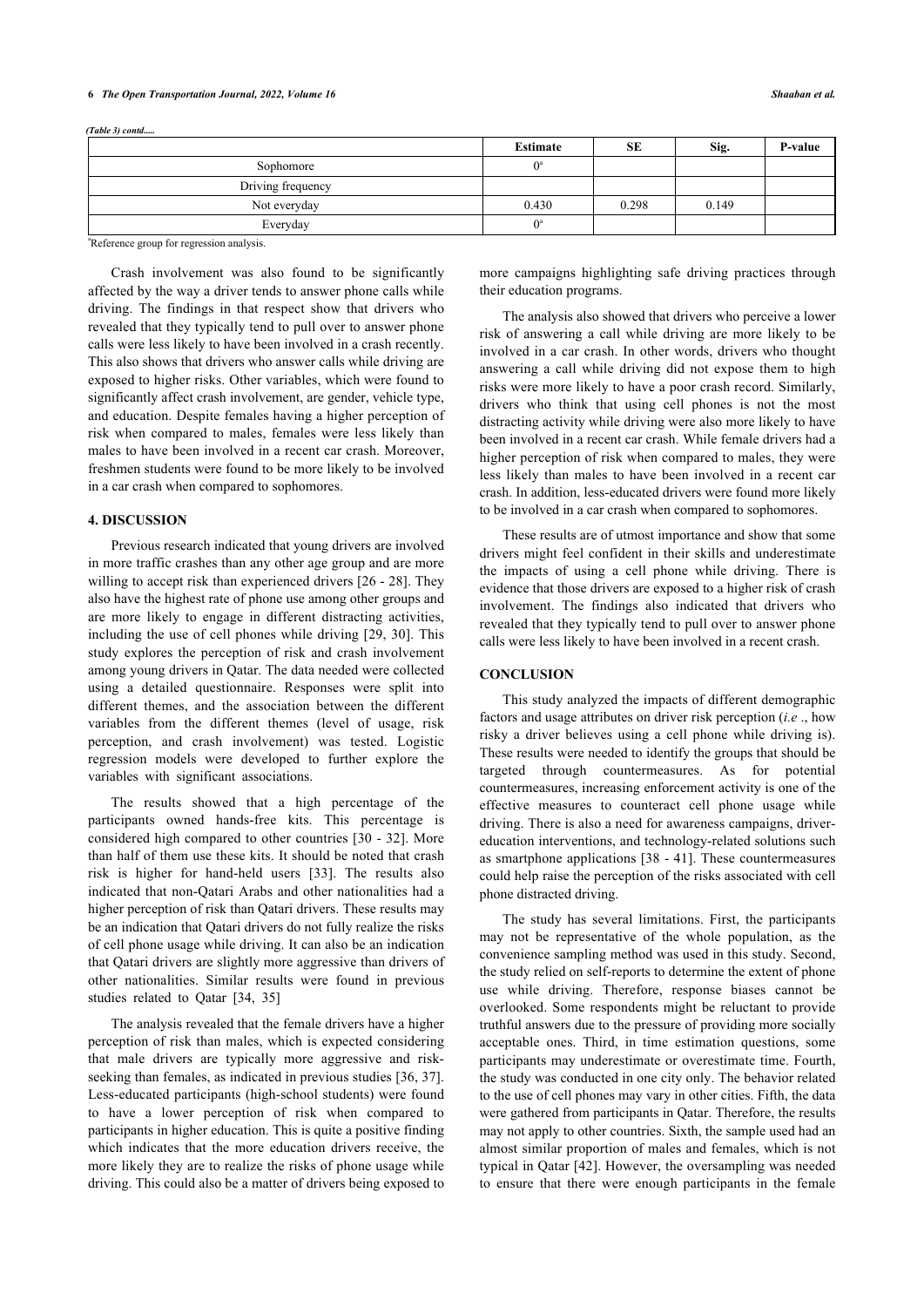#### *Risk Perception and Crash Involvement of Cell Phone The Open Transportation Journal, 2022, Volume 16* **7**

<span id="page-6-7"></span>subgroup so that more accurate estimates could be reported for this group. Seventh, the study targeted only young participants, which limited the variety of variables such as age and education level. Although this was necessary since the study focused on the behavior of young drivers, future research might consider conducting a holistic analysis of all drivers. It is also recommended that similar studies are conducted in the future in other parts of the world. Regardless of the limitations mentioned, the results are important in identifying and implementing future interventions and countermeasures.

## <span id="page-6-8"></span>**CONSENT FOR PUBLICATION**

Not applicable.

## <span id="page-6-9"></span>**AVAILABILITY OF DATA AND MATERIALS**

Not applicable.

## <span id="page-6-10"></span>**FUNDING**

None.

## **CONFLICT OF INTEREST**

Dr. Khaled Shaaban is the Associate Editorial Board Member of The Open Transportation Journal.

## <span id="page-6-11"></span>**ACKNOWLEDGEMENTS**

Declared none.

## <span id="page-6-12"></span><span id="page-6-0"></span>**REFERENCES**

- <span id="page-6-13"></span>[1] M.R. Islam, S. Barua, S. Akter, M. Hadiuzzaman, and N. Haque, "Impacts of nongeometric attributes on crash prediction at urban signalized intersections of developing countries", *J. Transp. Saf. Secur.,* vol. 12, no. 5, pp. 671-696, 2020. [\[http://dx.doi.org/10.1080/19439962.2018.1526840](http://dx.doi.org/10.1080/19439962.2018.1526840)]
- <span id="page-6-14"></span><span id="page-6-1"></span>[2] S. Jones, K. Odero, and E.K. Adanu, "Road crashes in Namibia: Challenges and opportunities for sustainable development", *Dev. South. Afr.,* vol. 37, no. 2, pp. 295-311, 2020. [\[http://dx.doi.org/10.1080/0376835X.2019.1659131\]](http://dx.doi.org/10.1080/0376835X.2019.1659131)
- <span id="page-6-15"></span><span id="page-6-2"></span>[3] L. Šeibokaitė, A. Endriulaitienė, K. Žardeckaitė-Matulaitienė, O. Oviedo-Trespalacios, N. Watson-Brown, and B. Scott-Parker, "The self-reported driving behaviour of young drivers in Lithuania: An application of the behaviour of young novice drivers scale–Lithuania (BYNDS-Li)", *Transp. Res., Part F Traffic Psychol. Behav.,* vol. 69, pp. 311-323, 2020.

[\[http://dx.doi.org/10.1016/j.trf.2020.01.010](http://dx.doi.org/10.1016/j.trf.2020.01.010)]

- <span id="page-6-16"></span><span id="page-6-3"></span>[4] P. Brlek, L. Krpan, I. Cvitković, and K. Lukačić, "Analysis of traffic accidents of young drivers in urban areas and measures to increase safety", *Put saob,* vol. 66, no. 1, pp. 25-28, 2020. [\[http://dx.doi.org/10.31075/PIS.66.01.05](http://dx.doi.org/10.31075/PIS.66.01.05)]
- <span id="page-6-17"></span><span id="page-6-4"></span>[5] A.H. Kalantari, S. Monavar Yazdi, T. Hill, A. Mohammadzadeh Moghaddam, E. Ayati, and M.J.M. Sullman, "Psychosocial factors associated with the self-reported frequency of cell phone use while driving in Iran", *PLoS One,* vol. 16, no. 4, p. e0249827, 2021. [\[http://dx.doi.org/10.1371/journal.pone.0249827\]](http://dx.doi.org/10.1371/journal.pone.0249827) [PMID: [33882099](http://www.ncbi.nlm.nih.gov/pubmed/33882099)]
- <span id="page-6-18"></span><span id="page-6-5"></span>[6] X. Kong, S. Das, H. Zhou, and Y. Zhang, "Characterizing phone usage while driving: Safety impact from road and operational perspectives using factor analysis", *Accid. Anal. Prev.,* vol. 152, p. 106012, 2021. [\[http://dx.doi.org/10.1016/j.aap.2021.106012](http://dx.doi.org/10.1016/j.aap.2021.106012)] [PMID: [33578218\]](http://www.ncbi.nlm.nih.gov/pubmed/33578218)
- <span id="page-6-20"></span><span id="page-6-19"></span><span id="page-6-6"></span>[7] D. Lu, F. Guo, and F. Li, "Evaluating the causal effects of cellphone distraction on crash risk using propensity score methods", *Accid. Anal. Prev.,* vol. 143, p. 105579, 2020. [\[http://dx.doi.org/10.1016/j.aap.2020.105579](http://dx.doi.org/10.1016/j.aap.2020.105579)] [PMID: [32480016\]](http://www.ncbi.nlm.nih.gov/pubmed/32480016)
- <span id="page-6-21"></span>[8] S-A. Kaye, S. Demmel, O. Oviedo-Trespalacios, W. Griffin, and I. Lewis, "Young drivers' takeover time in a conditional automated vehicle: The effects of hand-held mobile phone use and future intentions to use automated vehicles", *Transp. Res., Part F Traffic Psychol. Behav.,* vol. 78, pp. 16-29, 2021.

[\[http://dx.doi.org/10.1016/j.trf.2021.01.012\]](http://dx.doi.org/10.1016/j.trf.2021.01.012)

- [9] K.L. Young, and M.G. Lenné, "Driver engagement in distracting activities and the strategies used to minimise risk", *Saf. Sci.,* vol. 48, no. 3, pp. 326-332, 2010.
	- [\[http://dx.doi.org/10.1016/j.ssci.2009.10.008](http://dx.doi.org/10.1016/j.ssci.2009.10.008)]
- [10] E. Nelson, P. Atchley, and T.D. Little, "The effects of perception of risk and importance of answering and initiating a cellular phone call while driving", *Accid. Anal. Prev.,* vol. 41, no. 3, pp. 438-444, 2009. [\[http://dx.doi.org/10.1016/j.aap.2009.01.006\]](http://dx.doi.org/10.1016/j.aap.2009.01.006) [PMID: [19393790](http://www.ncbi.nlm.nih.gov/pubmed/19393790)]
- [11] N. Zhao, B. Reimer, B. Mehler, L.A. D'Ambrosio, and J.F. Coughlin, "Self-reported and observed risky driving behaviors among frequent and infrequent cell phone users", *Accid. Anal. Prev.,* vol. 61, pp. 71-77, 2013.

[\[http://dx.doi.org/10.1016/j.aap.2012.07.019\]](http://dx.doi.org/10.1016/j.aap.2012.07.019) [PMID: [22878144](http://www.ncbi.nlm.nih.gov/pubmed/22878144)]

- [12] M.E. Rakauskas, L.J. Gugerty, and N.J. Ward, "Effects of naturalistic cell phone conversations on driving performance", *J. Safety Res.,* vol. 35, no. 4, pp. 453-464, 2004.
- [\[http://dx.doi.org/10.1016/j.jsr.2004.06.003\]](http://dx.doi.org/10.1016/j.jsr.2004.06.003) [PMID: [15474548\]](http://www.ncbi.nlm.nih.gov/pubmed/15474548)
- [13] M. Saifuzzaman, M.M. Haque, Z. Zheng, and S. Washington, "Impact of mobile phone use on car-following behaviour of young drivers", *Accid. Anal. Prev.,* vol. 82, pp. 10-19, 2015. [\[http://dx.doi.org/10.1016/j.aap.2015.05.001\]](http://dx.doi.org/10.1016/j.aap.2015.05.001) [PMID: [26009990](http://www.ncbi.nlm.nih.gov/pubmed/26009990)]
- [14] C. Laberge-Nadeau, U. Maag, F. Bellavance, S.D. Lapierre, D. Desjardins, S. Messier, and A. Saïdi, "Wireless telephones and the risk of road crashes", *Accid. Anal. Prev.,* vol. 35, no. 5, pp. 649-660, 2003. [\[http://dx.doi.org/10.1016/S0001-4575\(02\)00043-X](http://dx.doi.org/10.1016/S0001-4575(02)00043-X)] [PMID: [12850065\]](http://www.ncbi.nlm.nih.gov/pubmed/12850065)
- [15] V. Beanland, M. Fitzharris, K.L. Young, and M.G. Lenné, "Driver inattention and driver distraction in serious casualty crashes: data from the Australian National Crash In-depth Study", *Accid. Anal. Prev.,* vol. 54, pp. 99-107, 2013.
- [\[http://dx.doi.org/10.1016/j.aap.2012.12.043\]](http://dx.doi.org/10.1016/j.aap.2012.12.043) [PMID: [23499981](http://www.ncbi.nlm.nih.gov/pubmed/23499981)] [16] D-C. Seo, and M.R. Torabi, "The impact of in-vehicle cell-phone use on accidents or near-accidents among college students", *J. Am. Coll. Health,* vol. 53, no. 3, pp. 101-107, 2004.
- [\[http://dx.doi.org/10.3200/JACH.53.3.101-108](http://dx.doi.org/10.3200/JACH.53.3.101-108)] [PMID: [15571112\]](http://www.ncbi.nlm.nih.gov/pubmed/15571112)
- [17] M. Zhu, T.M. Rudisill, S. Heeringa, D. Swedler, and D.A. Redelmeier, "The association between handheld phone bans and the prevalence of handheld phone conversations among young drivers in the United States", *Annals of epidemiology,* vol. 26, no. 12, pp. 833-837, 2016. [\[http://dx.doi.org/10.1016/j.annepidem.2016.10.002\]](http://dx.doi.org/10.1016/j.annepidem.2016.10.002)
- [18] S.H. Lim, and J. Chi, "Are cell phone laws in the US effective in reducing fatal crashes involving young drivers?", *Transp. Policy,* vol. 27, pp. 158-163, 2013. [\[http://dx.doi.org/10.1016/j.tranpol.2013.01.011\]](http://dx.doi.org/10.1016/j.tranpol.2013.01.011)
- [19] K. Shaaban, and K. Abdelwarith, "Understanding the association between cell phone use while driving and seat belt noncompliance in Qatar using logit models", *J. Transp. Saf. Secur.,* vol. 12, no. 2, 2018. [\[http://dx.doi.org/10.1080/19439962.2018.1477895](http://dx.doi.org/10.1080/19439962.2018.1477895)]
- [20] K. Shaaban, A. Siam, and A. Badran, "Analysis of traffic crashes and violations in a developing country", *Transp. Res. Procedia,* vol. 55, pp. 1689-1695, 2021.
- [\[http://dx.doi.org/10.1016/j.trpro.2021.07.160\]](http://dx.doi.org/10.1016/j.trpro.2021.07.160) [21] O. Oviedo-Trespalacios, M.M. Haque, M. King, and S. Washington, "Understanding the impacts of mobile phone distraction on driving performance: A systematic review", *Transp. Res., Part C Emerg. Technol.,* vol. 72, pp. 360-380, 2016. [\[http://dx.doi.org/10.1016/j.trc.2016.10.006](http://dx.doi.org/10.1016/j.trc.2016.10.006)]
- [22] D.M. Sanbonmatsu, D.L. Strayer, A.A. Behrends, N. Ward, and J.M. Watson, "Why drivers use cell phones and support legislation to restrict this practice", *Accid. Anal. Prev.,* vol. 92, pp. 22-33, 2016. [\[http://dx.doi.org/10.1016/j.aap.2016.03.010\]](http://dx.doi.org/10.1016/j.aap.2016.03.010) [PMID: [27035396](http://www.ncbi.nlm.nih.gov/pubmed/27035396)]
- [23] J. Shi, Y. Xiao, and P. Atchley, "Analysis of factors affecting drivers' choice to engage with a mobile phone while driving in Beijing", *Transp. Res., Part F Traffic Psychol. Behav.,* vol. 37, pp. 1-9, 2016. [\[http://dx.doi.org/10.1016/j.trf.2015.12.003\]](http://dx.doi.org/10.1016/j.trf.2015.12.003)
- [24] K. Shaaban, S. Gaweesh, and M. Ahmed, "Characteristics and mitigation strategies for cell phone use while driving among young drivers in qatar", *J. Transp. Health,* 2018. [\[http://dx.doi.org/10.1016/j.jth.2018.02.001](http://dx.doi.org/10.1016/j.jth.2018.02.001)]
- [25] K. Shaaban, "Self-report and observational assessment and investigation of seat belt use among young drivers and passengers: The case of qatar", *Arab. J. Sci. Eng.,* vol. 44, no. 5, pp. 4441-4451, 2019. [\[http://dx.doi.org/10.1007/s13369-018-3436-3\]](http://dx.doi.org/10.1007/s13369-018-3436-3)
- [26] H.A. Deery, "Hazard and risk perception among young novice drivers", *J. Safety Res.,* vol. 30, no. 4, pp. 225-236, 1999. [\[http://dx.doi.org/10.1016/S0022-4375\(99\)00018-3\]](http://dx.doi.org/10.1016/S0022-4375(99)00018-3)